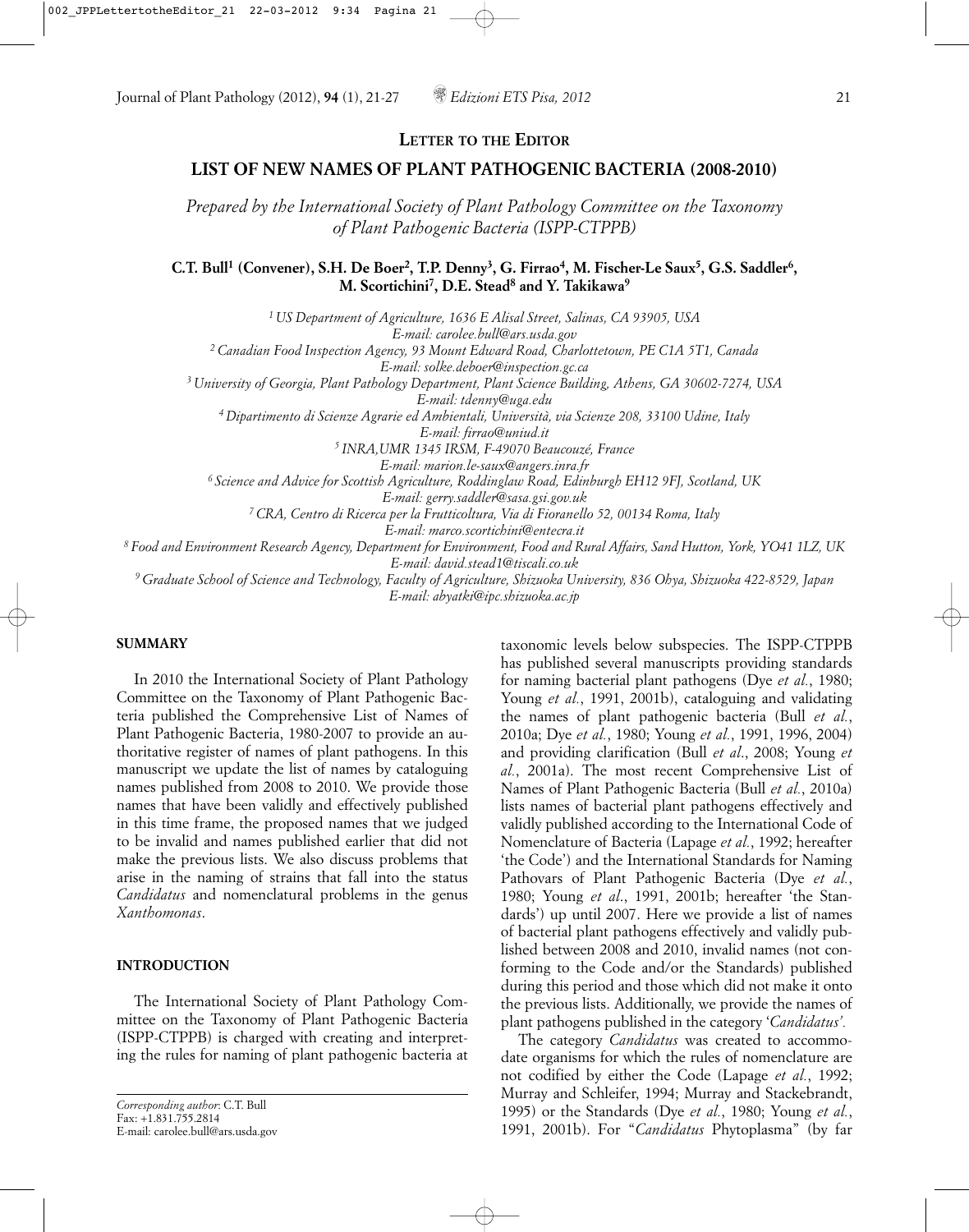the most populated *Candidatus* genus) current recommendations of the IRPCM Phytoplasma/Spiroplasma Working Team suggest that a new "*Candidatus"* species should not be proposed for a strain that shares more than 97.5% of its 16S rDNA sequence with a previously described species (IRPCM, 2000; Firrao *et al*., 2005). Although not referring to phytoplasmas, two names, '*Candidatus* Liberibacter psyllaurous' Hansen *et al.,* 2008 and '*Candidatus* Liberibacter solanacearum' Liefting *et al.*, 2009, may be synonyms because both are pathogens of solanaceous hosts and have identical 16S rDNA and ITS sequences. Whereas priority and the correct name can be resolved for bacterial species covered by the Code, no such resolution is possible for *Candidatus* because there are no rules governing priority in this category. Because of the lack of rules for priority, we list both names in alphabetical order indicating that they may be synonyms with no indication of priority.

The ISPP-CTPPB previously discussed the importance of coordination between the Code and the Standards (Bull *et al*., 2008). Recent publications reclassifying plant pathogens within the genus *Xanthomonas* testify to this continuing need. Ah-You *et al.* (2009) emended *Xanthomonas citri* (ex Hasse 1915) Gabriel *et al.,* 1989 to include additional plant pathogenic bacteria formerly classified within *X. campestris* and *X. axonopodis.* The names of the proposed pathovars in the emended description of *Xanthomonas citri* are invalid because they do not follow the Standards. The pathovars transferred to *X. citri* as part of the emendation do not have, nor do they cite, formal descriptions and were not designated as either pv. nov. or comb. nov. as is required by Standards 17 and 21.

To ensure valid publication and recognition as authority for proposed names, the ISPP-CTPPB recommends publication in journals that take the International Standards for Naming Pathovars of Plant Pathogenic Bacteria into consideration and include the appropriate data needed for valid publication of names of plant pathogenic bacteria according to the Standards.

### **USE OF THE LISTS OF NAMES OF BACTERIAL PLANT PATHOGENS**

This list represents names newly published between 2008 and 2010 or those not previously catalogued. In some instances, the organisms listed here represent newly discovered pathogens that were named for the first time. Alternatively, the names represent synonyms for previously named organisms that have been reclassified. For names that represent changes in classification, synonyms of the previous species, subspecies and/or pathovar names are listed below the new name. Alternative synonyms are preceded by '=' and are in *italic.* The listing of the newest synonym first is convention only

and does not indicate that the classification resulting in the change is more appropriate than the previous classification and its adherent nomenclature (see Bull *et al.,* 2010a and 2008 for more discussion of this topic). The type and/or pathotype strain is listed with the most recently published valid synonym, some of which may be found in the Comprehensive List of Names of Plant Pathogenic Bacteria, 1980-2007 (Bull *et al*., 2010a). Further clarification for particular names is listed below the type and pathotype strains as needed.

References to the literature used to establish priority of a name are given for each entry. Names catalogued by Dye *et al.* (1980) are referenced as (ISPP List, 1980) in accordance with Standard 23. For entries with multiple references, the references in parentheses are for the first description of the bacterium and additional references indicate authors proposing subsequent changes in classification and nomenclature. For species names published after 1980 and outside of the International Journal of Systematic and Evolutionary Microbiology (IJSEM)*,* the reference to which priority is to be given is the validating publication (the Validation Lists of the IJSEM). Please see discussion on priority of publication in Bull *et al.* (2008). In the Reference section of this manuscript the validating publication is followed by the reference of the effective description.

A large number of names are listed as invalid in this list. *Synonyms that are not considered valid, either in terms of the Code or the Standards should not be used and a valid synonym should be chosen instead, if available.* Names that are not considered valid are in *italic*, enclosed in square brackets '[ ]' and are not in bold. Please keep in mind that by designating the names as invalid the ISPP-CTPPB is not a making statement about the quality of the research that was used to classify the organisms but only on the adherence to the Standards for naming plant pathogenic bacteria.

To facilitate tracking of new names we request that authors send an electronic copy of the effective and validating publications of newly proposed names to the ISPP-CTPPB convener by email (Carolee.Bull@ars.usda.gov). Please contact the convener of the ISPP-CTPPB if you have any questions or comments.

### **Abbreviations of Culture Collections**

- **ATCC** American Type Culture Collection, Manassas, Box 1549, Virginia 20108, USA
- **BCC** Bacterial Culture Collection, Forestry and Agricultural Biotechnology Institute, Pretoria, South Africa
- **CECT** Colección Española de Cultivos Tipo, Universidad de Valencia, Edificio de Investigación, 64100 Burjassot, Valencia, Spain
- **CFBP** CIRM-CFBP Collection Française de Bactéries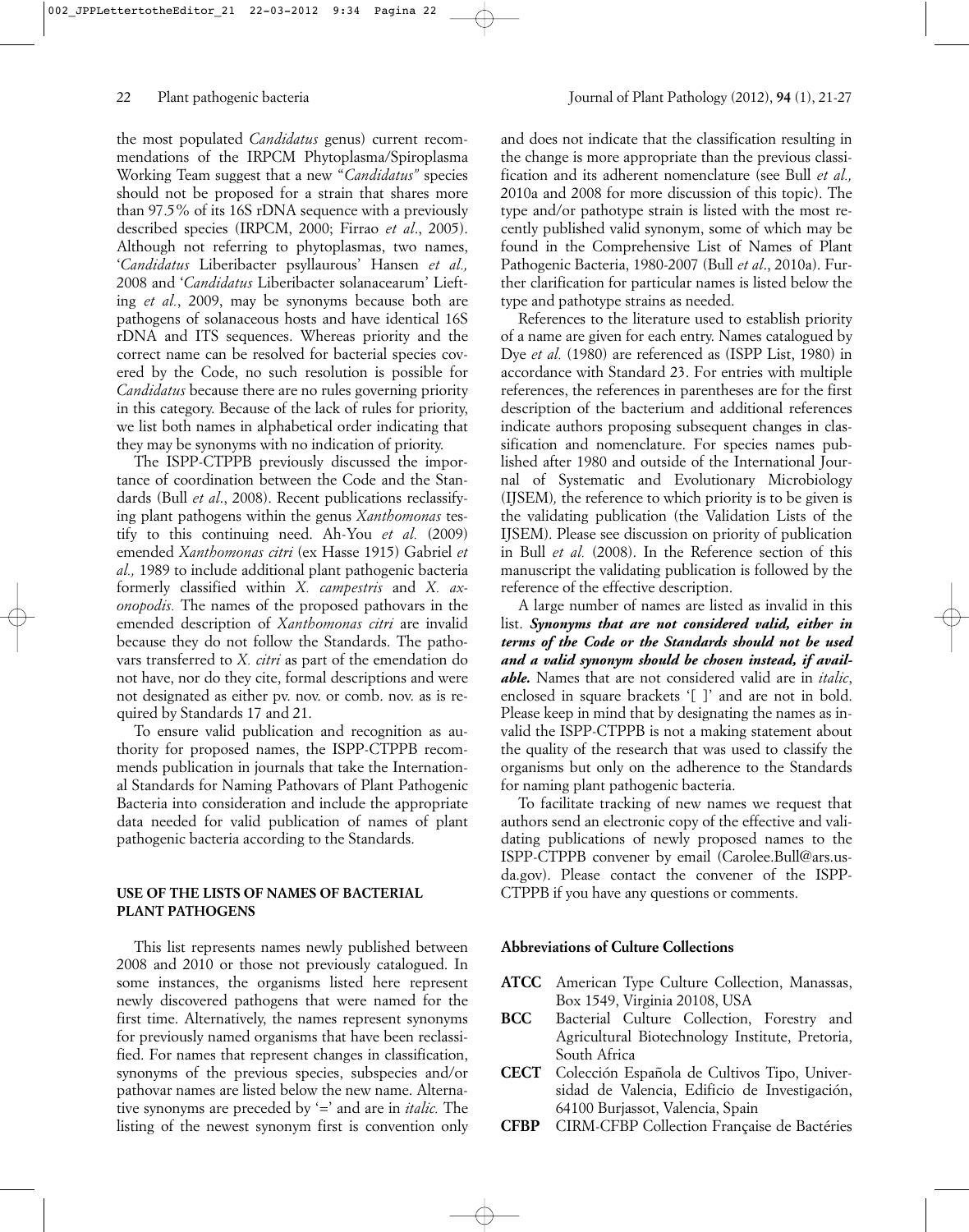associées aux Plantes, INRA, UMR1345 IRHS, F-49070 Beaucouzé, France

- **ICMP** International Collection of Micro-organisms from Plants, Landcare Research, Private Bag 92170, Auckland, New Zealand
- **LMG** BCCM/LMG Bacteria Collection, Laboratory for Microbiology, Ghent University, K.L.Ledeganckstraat 35, B–9000 Gent, Belgium
- **NCPPB** National Collection of Plant Pathogenic Bacteria, Food and Environment Research Agency, Department for Environment, Food and Rural Affairs, Sand Hutton, York, YO41 1LZ, England
- *Acidovorax cattleyae* (Pavarino 1911) Schaad *et al.* 2009b*,* comb. nov.

= *Pseudomonas cattleyae* (Pavarino 1911) Savulescu 1947 (Approved Lists, 1980)

= *Acidovorax avenae* subsp. *cattleyae* (Pavarino 1911) Willems *et al.* 1992

ATCC 33619; CFBP 2423; ICMP 2826; LMG 2364; NCPPB 961

*Acidovorax citrulli* (Schaad *et al.* 1978) Schaad *et al.* 2009b, comb. nov.

= *Pseudomonas pseudoalcaligenes* subsp. *citrulli* Schaad *et al.* 1978 (Approved Lists 1980)

= *Pseudomonas avenae* subsp. *citrulli* (Schaad *et al.* 1978) Hu *et al.* 1991

=*Acidovorax avenae* subsp. *citrulli* (Schaad *et al.* 1978) Willems *et al.* 1992

ATCC 29625; CFBP 4459; ICMP 7500; LMG 5376; NCPPB 3679

*Acidovorax oryzae* Schaad *et al.* 2009b sp. nov. ATCC 19882; ICMP 3960; NCPPB 1392

*Brenneria quercina* **pv**. *quercina* Hildebrand and Schroth 1967, pv. nov.

= *Erwinia quercina* Hildebrand and Schroth 1967 (Approved Lists 1980)

ATCC 29281; CFBP 3617; DSMZ 4561; ICMP 1845; LMG 2724; NCPPB 1852

*Brenneria quercina* **pv.** *lupinicola* Lu and Gross 2010, pv. nov.

ATCC BAA-2136 (W3L1)

[*Erwinia carotovora* subsp. *brasiliensis* Duarte *et al.* 2004]

see [*Pectobacterium carotovorum* subsp. *brasiliensis*] does not conform to the Code

*Gibbsiella quercinecans* Brady *et al.* 2011, gen. nov., sp. nov.

LMG 25500 = NCPPB 4470

The effective publication of this name falls within the 2008-2010 time frame of this up-date although the validation was published in 2011.

*Pantoea citrea* Kageyama *et al*. 1992, sp. nov.

= *Tatumella citrea* (Kageyama *et al*. 1992) Brady *et al*. 2010c, comb. nov.

ATCC 31623; DSMZ 13699; LMG 22049

Some *Pantoea citrea* strains were reclassified as *Tatumella citrea* comb. nov. and others as *Tatumella morbirosei* sp. nov.

*Pantoea cypripedii* (Hori 1911) Brady *et al*. 2010b, comb. nov.

= *Erwinia cypripedii* (Hori 1911) Bergey *et al.* 1923 (Approved Lists 1980)

= *Pectobacterium cypripedii* (Hori 1911) Brenner *et al.* 1973 (Approved Lists 1980) emend. Hauben *et al.* 1998

ATCC 29267; CFBP 3613; ICMP 1591; LMG 2657; NCPPB 3004

Pseudomonas cannabina (ex Šutič and Dowson 1959) Gardan *et al.,* 1999 emend. Bull *et al.* 2010b

*= Pseudomonas syringae* pv. *cannabina* (*ex* S ˇuticˇ and Dowson 1959) Young *et al.* 1978 (ISPP List, 1980)

CFBP 2341; ICMP 2823; LMG 5096; NCPPB 1437

*Pseudomonas cannabina* **pv.** *alisalensis* Bull *et al.* 2010b, comb. nov.

= *Pseudomonas syringae* pv. *alisalensis* Cintas *et al.* 2002

[*Pseudomonas syingae* pv. *averrhoi* Wen and Huang 1995]

does not conform to Standard 17

ATCC BAA-566; CFBP 6866; ICMP 15200; NCPPB 4438

*Pseudomonas cannabina* **pv.** *cannabina* **(***ex* S ˇuticˇ & Dowson 1959) Gardan *et al.* 1999 pv. nov. *= Pseudomonas syringae* pv. *cannabina* (*ex* S ˇuticˇ and Dowson 1959) Young *et al.* 1978 (ISPP List, 1980) CFBP 2341; ICMP 2823; LMG 5096; NCPPB 1437

### *Tatumella morbirosei* Brady *et al.* 2010c, sp. nov. BD 878; LMG 23360; NCPPB 4036 Strains of both *Tatumella morbirosei* and *Tatumella ptyseos* are reported to cause pink disease in pineapple. The type strain of *Tatumella morbirosei* is a nitrosoguanidine induced avirulent mutant of

- the pathogen causing pink disease of pineapple. *Tatumella ptyseos* Hollis *et al*. 1982 sp. nov. ATCC 3330; DSMZ 5000; LMG 7888 Strains of both *Tatumella ptyseos* and *Tatumella morbirosei* are reported to cause pink disease in pineapple.
- *Xanthomonas axonopodis* **pv.** *anacardii* Ah-You *et al.* 2007, pv. nov. = [*Xanthomonas citri* pv. *anacardii*] Ah-You *et al.* 2009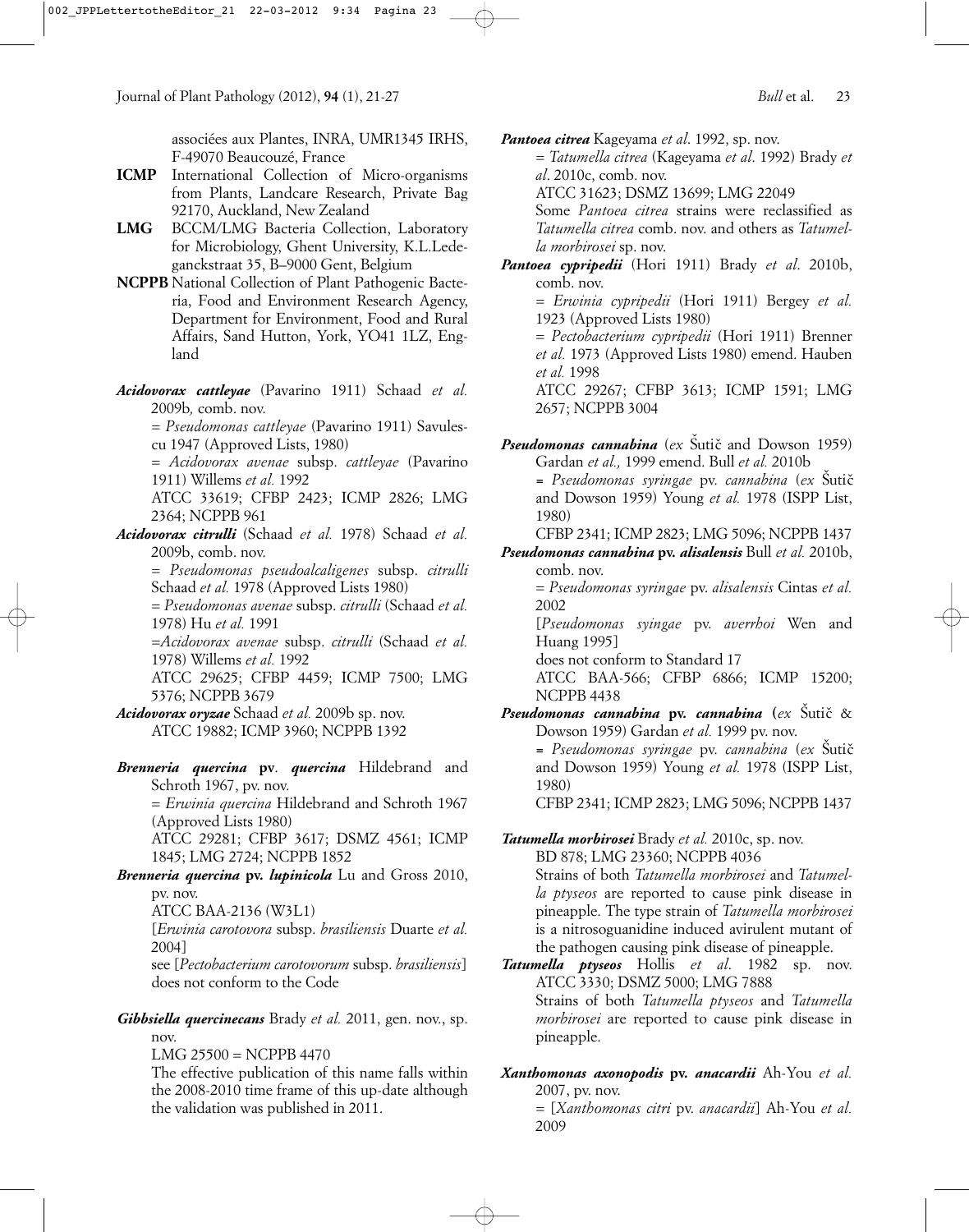= *Xanthomonas campestris* pv. *mangiferaeindicae* (Patel *et al.* 1948) Robbs *et al.* 1974 (ISPP List 1980)

CFBP 2913; ICMP 4088

Ah-You *et al.* 2007 misinterpreted Standard 9 by incorrectly designating the pathotype as a neopathotype.

*Xanthomonas axonopodis* **pv.** *mangiferaeindicae* (Patel *et al.* 1948) Ah-You *et al.* 2007, comb. nov.

= [*Xanthomonas citri* pv. *mangiferaeindicae*] Ah-You *et al.* 2009

*= Xanthomonas campestris* pv. *mangiferaeindicae* (Patel *et al.* 1948) Robbs *et al.* 1974 (ISPP List 1980)

ATCC 11637; CFBP 1716; ICMP 5740; LMG 941; NCPPB 490

*Xanthomonas axonopodis* **pv.** *spondiae* Ah-You *et al.* 2007, pv. nov.

= *Xanthomonas campestris* pv. *mangiferaeindicae* (Patel *et al.* 1948) Robbs *et al.* 1974 (ISPP List, 1980)

CFBP 2547; LMG 17211; LMG 24207; ICMP 17032

Ah-You *et al.* 2007 misinterpreted Standard 9 by incorrectly designating the pathotype as a neopathotype.

*Xanthomonas citri* (*ex* Hasse 1915) Gabriel *et al*. 1989 emend. Ah-You *et al.* 2009

ATCC 49118; ICMP 15804; LMG 9322; NCPPB 4375

According to Ah-You *et al.* 2009, *Xanthomonas citri* (*ex* Hasse 1915) Gabriel *et al.* 1989 is an earlier heterotypic synonym of *Xanthomonas fuscans* Schaad *et al.,* 2007.

[*Xanthomonas citri* pv. *anacardii* (Ah-You *et al.* 2007) Ah-You *et al.* 2009] does not conform to Standards 17 and 21

see *Xanthomonas axonopodis* **pv.** *anacardii*

[*Xanthomonas citri* pv. *aurantifolii* Ah-You *et al.* 2009] does not conform to Standards 17 and 21

see *Xanthomonas fuscans* **subsp.** *aurantifolii*

[*Xanthomonas citri* pv. *bauhiniae* (Padhya *et al.* 1965) Ah-You *et al.* 2009] does not conform to Standards 17 and 21

*see Xanthomonas axonopodis* **pv.** *bauhiniae*

[*Xanthomonas citri* pv. *cajani* Ah-You *et al.* 2009] does not conform to Standards 17 and 21

see *Xanthomonas axonopodis* **pv.** *cajani*

[*Xanthomonas citri* pv. *citri* Ah-You *et al.* 2009] does not conform to Standards 17 and 21 see *Xanthomonas citri* **subsp.** *citri*

[*Xanthomonas citri* pv. *clitoriae* Ah-You *et al.* 2009] does not conform to Standards 17 and 21

# see *Xanthomonas axonopodis* **pv.** *clitoriae*

[*Xanthomonas citri* pv. *desmodiilaxiflori* Ah-You *et al.* 2009] does not conform to Standards 17 and 21

see *Xanthomonas axonopodis* **pv.** *desmodiilaxiflori*

- [*Xanthomonas citri* pv. *dieffenbachiae* Ah-You *et al.* 2009] does not conform to Standards 5, 17 and 25 see *Xanthomonas axonopodis* **pv.** *dieffenbachiae*
- [*Xanthomonas citri* pv. *glycines* Ah-You *et al.* 2009] does not conform to Standards 17 and 21

see *Xanthomonas axonopodis* **pv.** *glycines*

[*Xanthomonas citri* pv. *malvacearum* Ah-You *et al.* 2009] does not conform to Standards 17 and 21 see *Xanthomonas citri* **subsp***. malvacearum*

[*Xanthomonas citri* pv. *mangiferaeindicae* (Ah-You *et al.,* 2007) Ah-You *et al.* 2009] does not conform to Standards 17 and 21

see *Xanthomonas axonopodis* **pv.** *mangiferaeindicae*

[*Xanthomonas citri* pv. *phaseoli* var. *fuscans* Ah-You *et al.* 2009] does not conform to Standards 17 and 21

see *Xanthomonas fuscans* **subsp***. fuscans*

[*Xanthomonas citri* pv. *rhynchosiae* Ah-You *et al.* 2009] does not conform to Standards 17 and 21

see *Xanthomonas axonopodis* **pv.** *rhynchosiae*

[*Xanthomonas citri* pv. *sesbaniae* Ah-You *et al.* 2009] does not conform to Standards 17 and 21 see *Xanthomonas axonopodis* **pv.** *sesbaniae*

[*Xanthomonas citri* pv. *vignaeradiatae* Ah-You *et al.* 2009] does not conform to Standard 17 and 21 see *Xanthomonas axonopodis* **pv.** *vignaeradiatae*

[*Xanthomonas citri* pv. *vignicola* Ah-You *et al.* 2009] does not conform to Standards 17 and 21

see *Xanthomonas axonopodis pv. vignicola*

- *Xanthomonas dyei* Young *et al.* 2010, sp. nov. CFBP 7245; ICMP 12167; NCPPB 4446
- *Xanthomonas dyei* **pv.** *dysoxyli* (Hutchinson 1949) Young *et al.* 2010 comb. nov.

= *Pseudomonas syringae* pv. *dysoxyli* (Hutchinson 1949) Young *et al.* 1978

Proposed neopathotype strain: ICMP 2415; NCPPB 4363; CFBP 7260

*Xanthomonas dyei* **pv.** *eucalypti* (Truman 1974) Young *et al.* 2010 comb. nov.

= *Xanthomonas campestris* pv. *eucalypti* (Truman 1974) Dye 1978b

ICMP 5382; NCPPB 2337; LMG 700; CFBP 7270

*Xanthomonas dyei* **pv.** *laureliae* (Dye 1963) Young *et al.* 2010 comb. nov. = *Xanthomonas campestris* pv. *laureliae* (Dye 1963)

Dye 1978 ICMP 84; NCPPB 1155; LMG 755; CFBP 7258

- *Xanthomonas translucens* **pv.** *pistaciae* Giblot-Ducray *et al.* 2009, pv. nov. ICMP 16316; NCPPB 4448
- *Xylella fastidiosa* **subsp.** *fastidiosa* Wells *et al.* 1987, subsp. nov.

= [*X. fastidiosa* subsp. *piercei* Schaad *et al.* 2004a]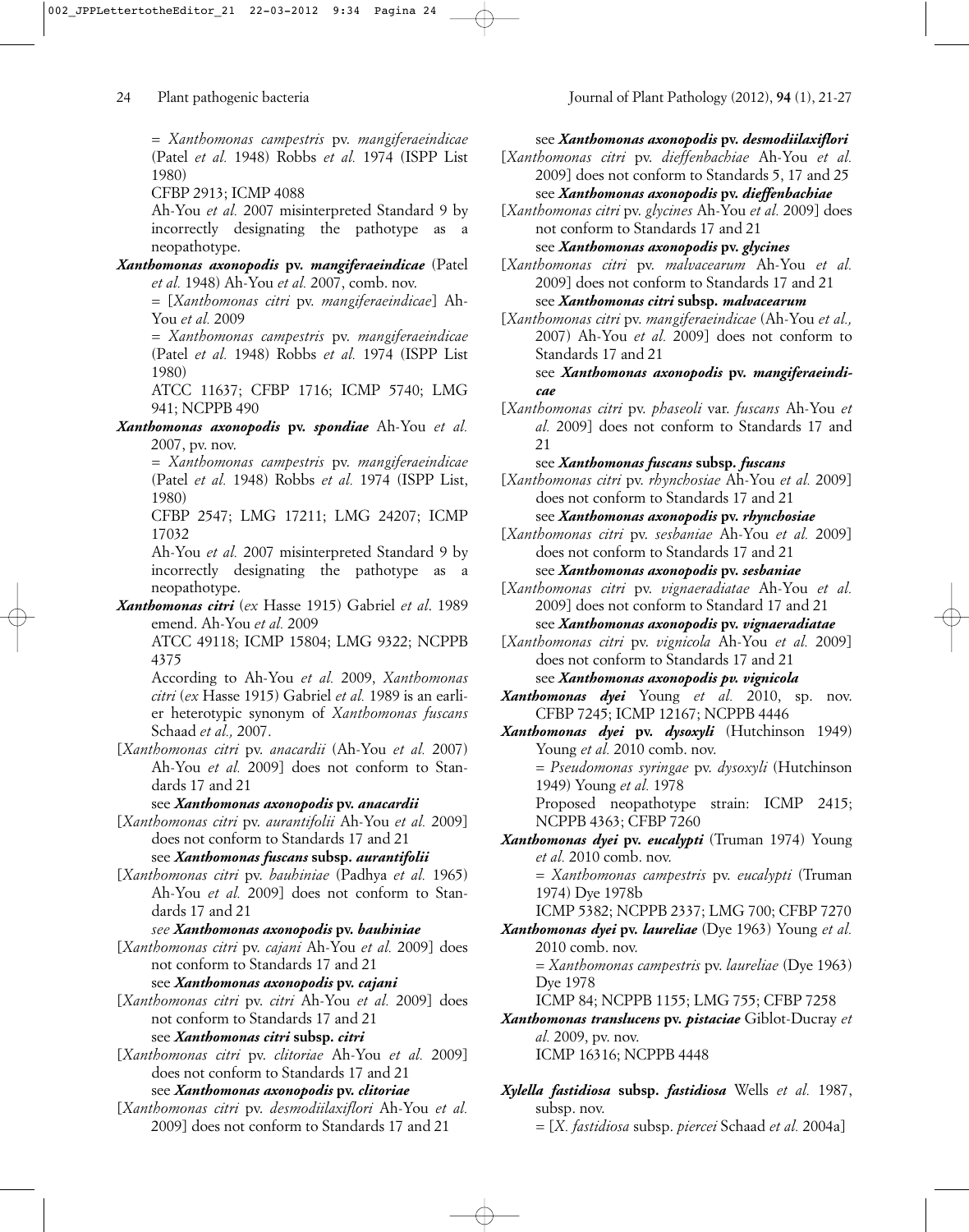ATCC 35879; ICMP 15197; LMG 17159; NCPPB 4473

*Xylella fastidiosa* **subsp.** *multiplex* Schaad *et al.* 2009a, subsp. nov.

ATCC 35871; ICPB 50039; NCPPB 4431

### **'***Candidatus***' Plant Pathogenic Bacteria**

'*Candidatus* **Phytoplasma omanense**' Al-Saady *et al.* 2008

'*Candidatus* **Phytoplasma tamaricis**' Zhao *et al.* 2009

**'***Candidatus* **Liberibacter psyllaurous'** Hansen *et al.* 2008

'*Candidatus* Liberibacter psyllaurous' and '*Candidatus* Liberibacter solanacearum' are likely synonyms as they are both pathogens of solanaceous hosts and have identical published 16S rDNA and ITS sequences.

*'Candidatus* **Liberibacter solanacearum'** Liefting *et al.* 2009

'*Candidatus* Liberibacter solanacearum' and '*Candidatus* Liberibacter psyllaurous' are likely synonyms as they are both pathogens of solanaceous hosts and have identical published 16S rDNA and ITS sequences.

### **REFERENCES**

- Ah-You N., Gagnevin L., Chiroleu E., Jouen E., Neto J.R., Pruvost O., 2007. Pathological variations within *Xanthomonas campestris* pv. *mangiferaeindicae* support its separation into three distinct pathovars that can be distinguished by amplified fragment length polymorphism. *Phytopathology* **97**: 1568-1577.
- Ah-You N., Gagnevin L., Grimont P.A.D., Brisse S., Nesme X., Chiroleu F., Bui Thi Ngoc L., Jouen E., Lefeuvre P., Vernière C., Pruvost O., 2009. Polyphasic characterization of xanthomonads pathogenic to members of the *Anacardiaceae* and their relatedness to species of *Xanthomonas*. *International Journal of Systematic and Evolutionary Microbiology* **59**: 306-318.
- Al-Saady N.A., Khan A.J., Calari A., Al-Subhi A.M., Bertaccini A., 2008. '*Candidatus* Phytoplasma omanense', associated with witches'-broom of *Cassia italica* (Mill.) Spreng. in Oman. *International Journal of Systematic and Evolutionary Microbiology* **58**: 461-466.
- Bergey D.H., Harrison F.C., Breed R.S., Hammer B.W., Huntoon F.M., 1923. Bergey's Manual of Determinative Bacteriology. 1st Ed. Williams and Wilkins Co., Baltimore, MD, USA.
- Brady C.L., Denman S., Kirk S., Venter S., Rodríguez-Palenzuela P., Coutinho T., 2010a. Description of *Gibbsiella quercinecans* gen. nov., sp. nov., associated with acute oak decline. *Systematic and Applied Microbiology* **33**: 444-450.
- Brady C.L., Cleenwerck I., Venter S.N., Engelbeen K., De Vos P., Coutinho T.A., 2010b. Emended description of the

genus *Pantoea,* description of four novel species from human clinical samples, *Pantoea septica* sp. nov. *Pantoea eucrina* sp. nov. *Pantoea brenneri* sp. nov. and *Pantoea conspicua* sp. nov. and transfer of *Pectobacterium cypripedii* (Hori 1911) Brenner *et al.,* 1973 emend. Hauben *et al.,* 1998 to the genus *Pantoea* emend. as *Pantoea cypripedii* comb. nov. *International Journal of Systematic and Evolutionary Microbiology* **60:** 2430-2440.

- Brady C.L., Venter S.N., Cleenwerck I., Vandemeulebroecke K., De Vos P., Coutinho, T.A., 2010c. Transfer of *Pantoea citrea*, *Pantoea punctata* and *Pantoea terrea* to the genus *Tatumella* emend. as *Tatumella punctata* comb. nov. and *Tatumella terra* comb. nov. and description of *Tatumella morbirosei* sp. nov. *International Journal of Systematic and Evolutionary Microbiology* **60**: 484-494.
- Brady C.L., Denman S., Kirk S., Venter S., Rodríguez-Palenzuela P., Coutinho T., 2011. Description of *Gibbsiella quercinecans* gen. nov., sp. nov., associated with acute oak decline. *International Journal of Systematic and Evolutionary Microbiology* **61**: 1011-1013. (Effective publication = Brady *et al*., 2010a).
- Brenner D.J., Steigerwalt A.G., Miklos G.V., Fanning G.R., 1973. Deoxyribonucleic acid relatedness among Erwiniae and other *Enterobacteriaceae*: the soft-rot organisms (genus *Pectobacterium* Waldee). *International Journal of Systematic Bacteriology* **23**: 205-216.
- Bull C. T., De Boer S.H., Denny T.P., Firrao G., Fischer-Le Saux M., Saddler G.S., Scortichini M., Stead D.E., Takikawa Y., 2008. Demystifying Nomenclature of Bacterial Plant Pathogens. *Journal of Plant Pathology* **90**: 403-417.
- Bull C.T., De Boer S.H., Denny T.P., Firrao G., Fischer-Le Saux M., Saddler G.S., Scortichini M., Stead D.E., Takikawa Y., 2010a. Comprehensive list of names of plant pathogenic bacteria, 1980-2007. *Journal of Plant Pathology* **92**: 551-592.
- Bull C.T., Manceau C., Lydon J., Kong H., Vinatzer B.A., Fischer-Le Saux M., 2010b. *Pseudomonas cannabina* pv*. cannabina* pv. nov. and *Pseudomonas cannabina* pv*. alisalensis* (Cintas Koike and Bull 2000) comb. nov. are members of the emended species *Pseudomonas cannabina* (ex Šutič and Dowson 1959) Gardan, Shafik, Belouin, Brosch, Grimont & Grimont 1999. *Systematic and Applied Microbiology* **33**: 105-115.
- Cintas N.A., Koike S.T., Bull C.T., 2002. A new pathovar, *Pseudomonas syringae* pv. *alisalensis* pv. nov., proposed for the causal agent of bacterial blight of broccoli and broccoli raab. *Plant Disease* **86**: 992-998.
- Duarte V., De Boer S.H., Ward L.J. de Oliveira A.M.R., 2004. Characterization of atypical *Erwinia carotovora* strains causing blackleg of potato in Brazil. *Journal of Applied Microbiology* **96**: 535-545*.*
- Dye D.W., 1963. A bacterial disease of pukatea (*Laurelia novae-zealandiae* A. Cunn.) caused by *Xanthomonas laureliae* n. sp. *New Zealand Journal of Science* **6**: 179-185.
- Dye D.W., 1978. Genus IX *Xanthomonas* Dowson 1939. In: Young J.M., Dye D.W., Bradbury J.F., Panagopoulos C.G., Robbs C.F. (eds). A proposed nomenclature and classification for plant pathogenic bacteria. *New Zealand Journal of Agricultural Research* **21**: 153-177.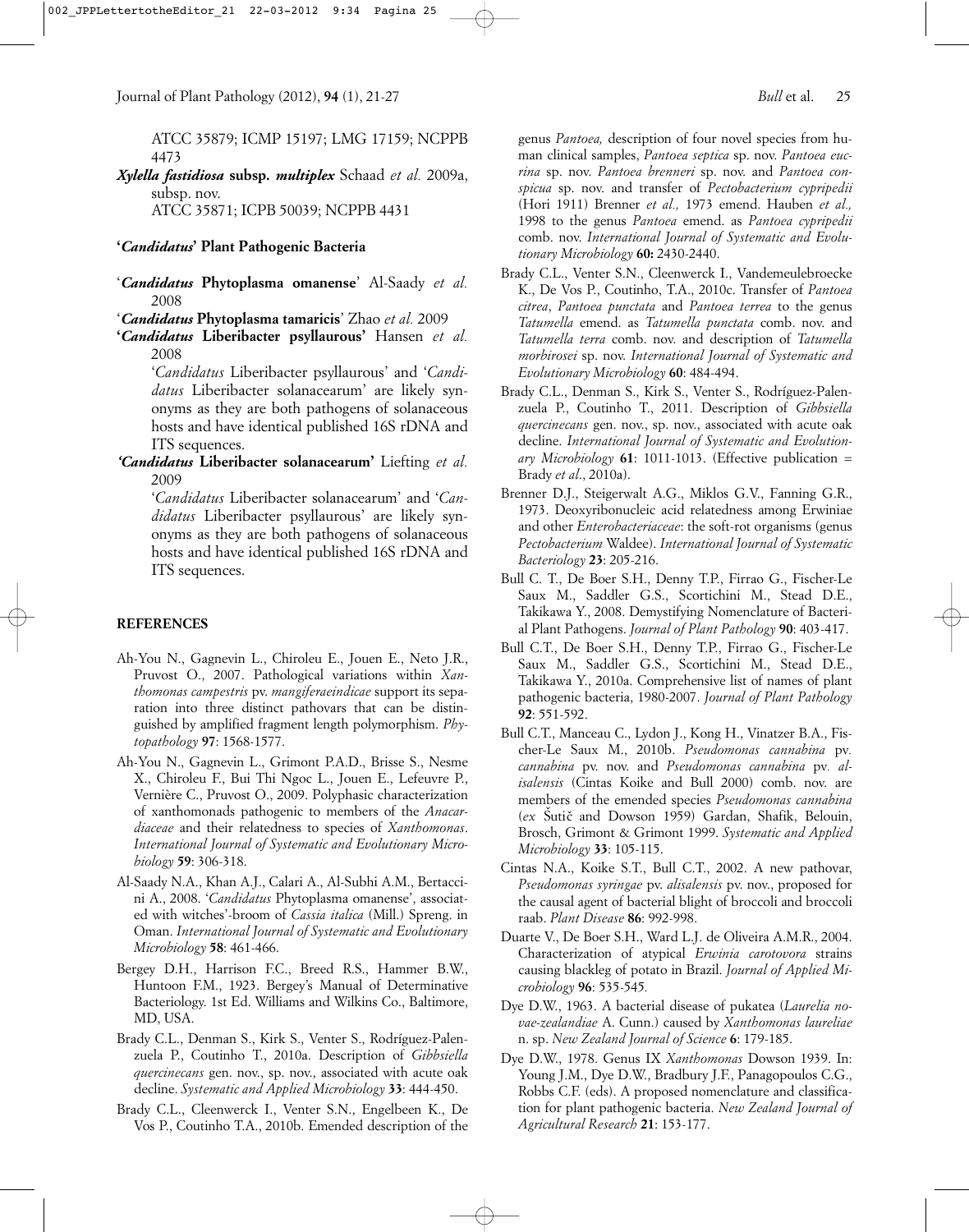- Dye D.W., Bradbury J.F., Goto M., Hayward A.C., Lelliott R.A., Schroth M.N., 1980. International standards for naming pathovars of phytopathogenic bacteria and a list of pathovar names and pathotypes. *Review of Plant Pathology* **59**: 153-168.
- Firrao G., Gibb K., Streten C., 2005. Short taxonomic guide to the genus '*Candidatus* Phytoplasma' *Journal of Plant Pathology* **87**: 249-263.
- Gabriel D.W., Kingsley M.T., Hunter J.E., Gottwald T., 1989. Reinstatement of *Xanthomonas citri* (*ex* Hasse) and *X. phaseoli* (*ex* Smith) to species and reclassification of all *X. campestris* pv. *citri* strains. *International Journal of Systematic Bacteriology* **39**: 14-22.
- Gardan L., Shafik H., Belouin S., Broch R., Grimont F., Grimont P.A.D., 1999. DNA relatedness among the pathovars of *Pseudomonas syringae* and descriptions of *Pseudomonas tremae* sp. nov. and *Pseudomonas cannabina* sp. nov. (*ex* Šutič and Dowson 1959). International Journal of Systemat*ic Bacteriology* **49**: 469-478.
- Giblot-Ducray D., Marefat A., Gillings M.R., Parkinson N.M., Bowman J.P., Ophel-Keller K., Taylor C., Facelli E., Scott E.S., 2009. Proposal of *Xanthomonas translucens* pv. *pistaciae* pv. nov. pathogenic to pistachio (*Pistacia vera*). *Systematic and Applied Microbiology* **32**: 549-557.
- Hansen A.K., Trumble J.T., Stouthamer R., Paine T.D., 2008. A new huanglongbing species, "*Candidatus* Liberibacter psyllaurous," found to infect tomato and potato, is vectored by the psyllid *Bactericera cockerelli* (Sulc). *Applied and Environmental Microbiology* **74**: 5862-5865.
- Hauben L., Moore E.R.B., Vauterin L., Steenackers M., Mergaert J., Verdonck L., Swings J., 1998. Phylogenetic position of phytopathogens within the *Enterobacteriaceae. Systematic and Applied Microbiology* **21**: 384-397.
- Hasse C.H., 1915. *Pseudomonas citri,* the cause of citrus canker. *Journal of Agricultural Research* **4**: 97-100.
- Hildebrand D.C., Schroth M.N., 1967. A new species of *Erwinia* causing the drippy nut disease of live oaks. *Phytopathology* **57**: 250-253.
- Hollis D.G., Hickman F.W., Fanning G.R., Farmer III J.J., Weaver R.E., Brenner D.J., 1981. *Tatumella ptyseos* gen. nov., sp. nov., a member of the family *Enterobacteriaceae* found in clinical specimens. *Journal of Clinical Microbiology* **14**: 79-88.
- Hollis D.G., Hickman F.W., Fanning G.R., Farmer III J.J., Weaver R.E., Brenner D.J., 1982. List of new names and new combinations previously effectively but not validly, published. *International Journal of Systematic and Evolutionary Microbiology* **32**: 266-268. (Effective publication = Hollis *et al.,* 1981)
- Hori S., 1911. A bacterial leaf-disease of tropical orchids. *Zentralblatt für Bakteriologie, Parasitenkunde und Infektionskrankheiten* **31**: 85-92.
- Hu F.-P., Young J.M., Triggs C.M., 1991. Numerical analysis and determinative tests for nonfluorescent plant-pathogenic *Pseudomonas* spp. and genomic analysis and reclassification of species related to *Pseudomonas avenae* Manns 1909. *International Journal of Systematic Bacteriology* **41**:516-525.
- Hutchinson P.B., 1949. A bacterial disease of *Dysoxylum spectabile* caused by the pathogen *Pseudomonas dysoxyli* n.

sp. *New Zealand Journal of Science and Technology* **B30**: 274-286.

- IRPCM Phytoplasma/Spiroplasma Working Team-Phytoplasma Taxonomy Group, 2004. '*Candidatus* Phytoplasma,' a taxon for the wall-less, non-helical prokaryotes that colonize plant phloem and insects. *International Journal of Systematic and Evolutionary Microbiology* **54**: 1243-1255.
- Kageyama B., Nakae M., Yagi S., Sonoyama T., 1992. *Pantoea punctata* sp. nov., *Pantoea citrea* sp. nov., and *Pantoea terrea* sp. nov. isolated from fruit and soil samples. *International Journal of Systematic and Evolutionary Microbiology* **42**: 203-210.
- Lapage S.P., Sneath P.H.A., Lessel E.F., Skerman V.B.D., Seeliger H.P.R., Lark W.A. (eds), 1992. International Code of Nomenclature of Bacteria (1990 Revision). American Microbiological Society, Washington DC, USA.
- Liefting L.W., Weir B.S., Pennycook S.R., Clover G.R., 2009. '*Candidatus* Liberibacter solanacearum', associated with plants in the family Solanaceae. *International Journal of Systematic and Evolutionary Microbiology* **59**: 2274-2276.
- Lu S.-E., Gross D.C., 2010. Drippy pod of white lupine: A new bacterial disease caused by a pathovar of *Brenneria quercina*. *Plant Disease* **94**: 1431-1440.
- Murray R.G.E., Schleifer K.H., 1994. Taxonomic notes: A proposal for recording the properties of putative taxa of prokaryotes. *International Journal of Systematic and Evolutionary Microbiology* **44**: 174-176.
- Murray R.G.E., Stackebrandt E., 1995. Taxonomic note: Implementation of the provisional status *Candidatus* for incompletely described prokaryotes. *International Journal of Systematic and Evolutionary Microbiology* **45**: 186-187.
- Patel M.K., Moniz L., Kulkarni Y.S., 1948. A new bacterial disease of *Mangifera indica* L. *Current Science* **17**: 189-190.
- Pavarino G.L., 1911. Malattie causate da bacteri nelle orchidee. *Atti della Reale Accademia dei Lincei* Ser. 5 **20**: 233- 237.
- Robbs C.F., Ribeiro R. de L.D., Kimura O., 1974. Sobre a posição taxonômica de *Pseudomonas mangiferaeindicae* Patel *et al.,*1948, agente causal da "mancha bacteriana" das folhas da mangueira *(Mangifera indica* L.). *Arquivos da Universidade Federal Rural do Rio de Janeiro* **4**: 11-14.
- Savulescu T., 1947. Contribution à la classification des bactériacées phytopathogènes. *Analele Academiei Romane, Memoriile Sectiunii Stiintifice Seria 111* **22**: 1-26.
- Schaad N.W., Sowell G., Goth R.W., Colwell R.R., Webb R.E., 1978. *Pseudomonas pseudoalcaligenes* subsp. *citrulli* subsp. nov. *International Journal of Systematic Bacteriology* **28**: 117-125.
- Schaad N.W., Postnikova E., Lacy G., M'Barck F., Chang C.- J., 2004a. *Xylella fastidiosa* subspecies: *X. fastidiosa* subsp. *piercei*, subsp. nov., *X. fastidiosa* subsp. *multiplex*, subsp. nov., and *X. fastidiosa* subsp. *pauca* subsp. nov. *Systematic and Applied Microbiology* **27**: 290-300.
- Schaad N.W., Postnikova E., Lacy G., M'Barck F., Chang C.- J., 2004b. Erratum. The title should read as follows: *Xylella fastidiosa* subspecies*: X. fastidiosa* subsp*. fastidiosa*, subsp. nov*., X. fastidiosa* subsp*. multiplex* subsp. nov., and *X. fastidiosa* subsp. *pauca* subsp. nov. *Systematic and Applied Microbiology* **27**: 763.